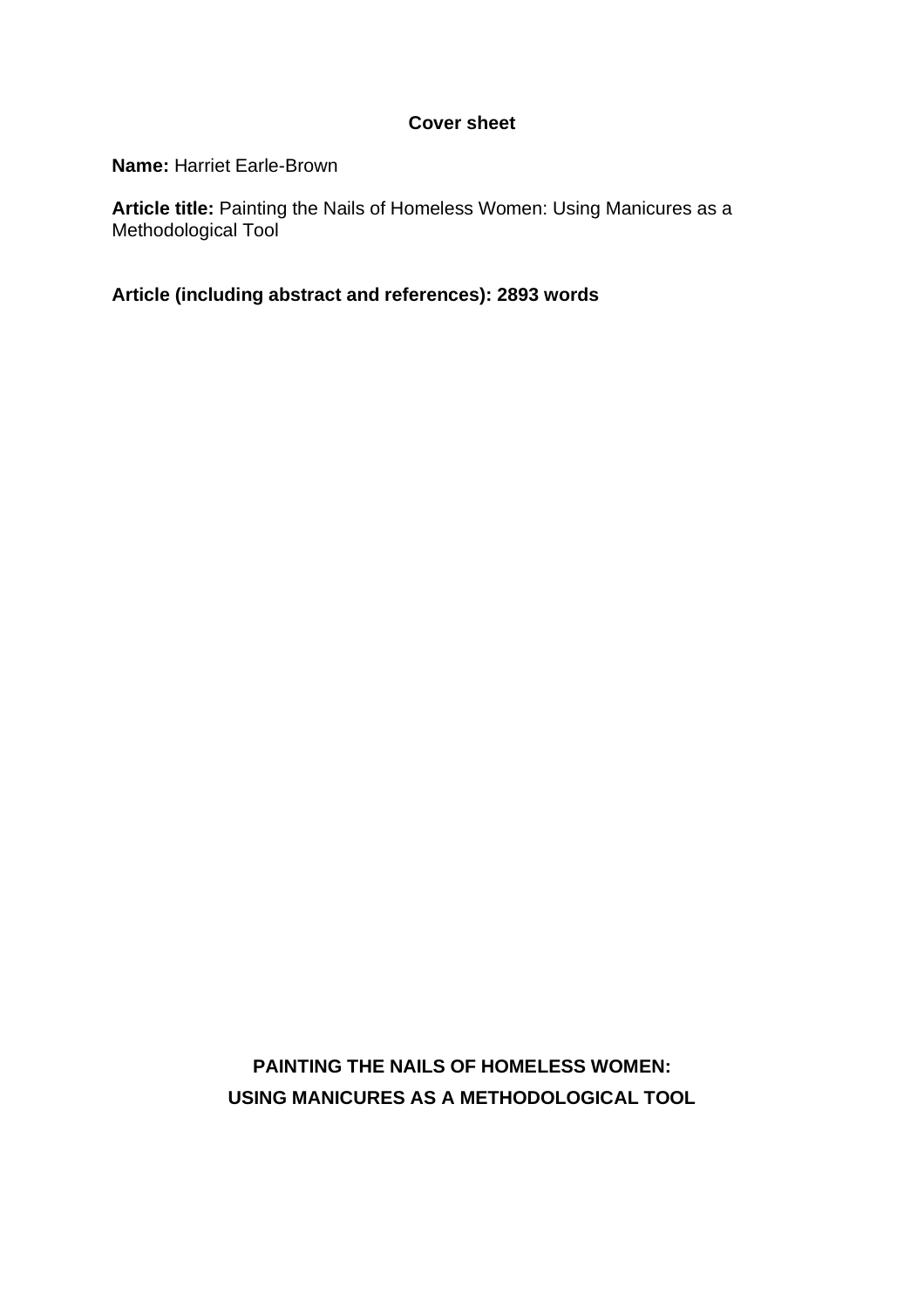### ABSTRACT

This article introduces the method I am planning on using for my PhD research: rethinking the traditional semi-structured interview by offering manicures to homeless women during conversation. There are several aims to this approach including creating a more comfortable research environment; open up unexpected conversations relating to the manicure; allow the participants to have autonomy over their body through choosing, designing or refusing their manicure; and thanking the homeless women for their participation. At face value, a manicure might seem like a strange, if not trivial thing to bring into a research environment. However, as this article will argue, offering manicures to homeless women has the potential to not only benefit the participants themselves, but to enrich the research process itself and the findings which consequentially emerge.

This article argues that this approach aligns with both creative geographical approaches to research (which allows the research to go in unexpected directions, often yielding interesting results) and feminist approaches to research (which emphasise participant wellbeing, empowerment and an alleviation of power relations). Together, this approach can contribute to more flexible and more ethical research, which is useful when researching with vulnerable groups such as those experiencing homelessness.

# INTRODUCTION

Homelessness is a significant issue, with people experiencing homelessness more likely to face assault and abuse; physical and mental health issues; and be exposed to significant amounts of trauma (Thomas, 2012; Sanders and Albanese; 2016). Hence, researchers from many disciplines have approached homelessness in order to improve knowledge on this issue. My PhD research will join this body of work, using a feminist approach to more deeply understand the lives, experiences and issues of homeless women. However, researching homelessness and working with people experiencing homelessness throws up multiple challenges.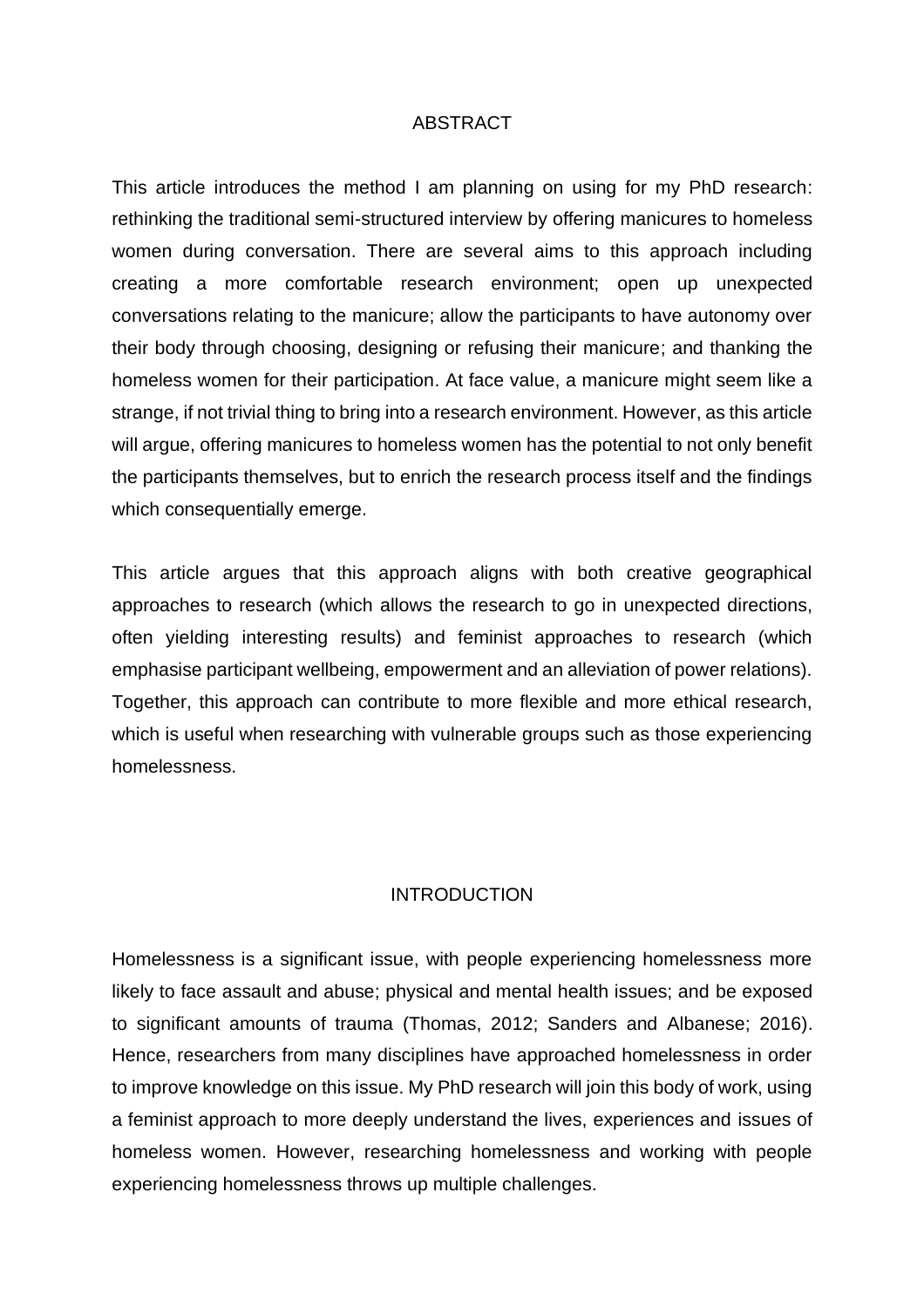People experiencing homelessness have often experienced significant amounts of trauma (Berkum and Oudshoorn, 2015). Their daily lives are often quite chaotic, with little stability regarding where they will sleep, how they will eat or whether they will be safe that night. On top of this they are likely to be facing one or more mental health issues which altogether places them in a vulnerable position (National Health Care for the Homeless Council, 2018). As such, working ethically with homeless people takes on greater significance and therefore, researchers have adopted particular approaches when working with people experiencing homelessness. For instance, this might involve volunteering long-term within these organisations in order to establish trust and relationships with service users and staff, as well as 'giving back' to the organisation supporting their research (Cloke et al, 2010). This paper argues that part of this might involve experimenting with alternative methodologies in order to work more ethically with particular groups of people. For example, Johnsen et al (2008) used auto-photography (giving participants disposable cameras to capture the people and spaces which were meaningful to them) to gain insights into the more intimate aspects of the lives of people experiencing homelessness. These photographs then structured the follow up interviews, making them less invasive than a traditional interview, and mitigated the need for the researcher to visit these places themselves (which could have been dangerous for both parties). In this case then, adapting a traditional interview enabled the researchers to practice research in a more ethical manner. It is this approach that inspires my own methodology for my PhD. The remainder of this article discusses how I plan on shaking up a traditional semistructured interview by offering homeless women manicures during their interviews, in order to make it easier to talk through difficult topics. I argue that 'thinking outside the box' in this way can help work more sensitively and ethically when researching sensitive topics and/or with vulnerable people.

# SEMI-STRUCTURED INTERVIEWS AS A FEMINIST METHOD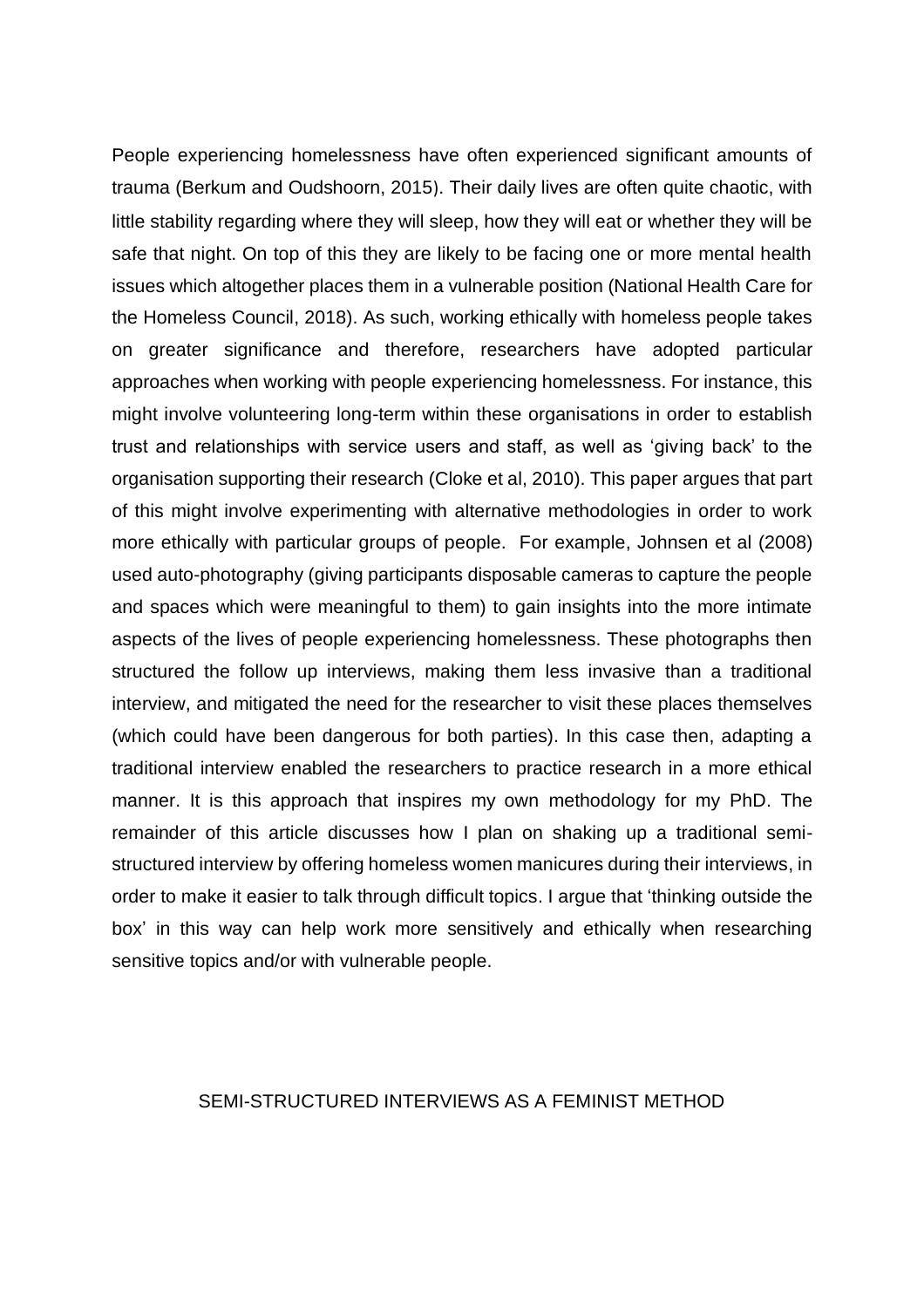Feminist approaches to research have been used widely across the social sciences. Moss (2002) argues that being a feminist extends to how we do research as much as the topics we choose to study. In addition to reducing the unequal power relations during the research process, feminists argue for the empowerment of research participants which can be achieved through taking a more collaborative rather than exploitative approach to our relationships with the people we research with (McDowell, 1992). With a lot of feminist research focusing on marginalised groups, empowering them through the research is important. McDowell (1992) argues that this empowerment can be achieved by allowing the voices of the participants into our research and allowing them to raise their own themes, points and questions. This can be achieved through the use of semi-structured interviews. Semi-structured interviews are not concerned with finding an objective 'truth'. Instead, the emphasis is on developing knowledge on individuals, their experiences and opinions on an issue.

Aside for allowing additional topics to be raised, the conversational nature of a semistructure interview can make the research environment a little less 'intimidating' for both the participant and researcher. This can foster more open, in-depth conversations about particular issues, allowing the researcher to gain a deeper knowledge on the topic being discussed. As a result, interviews are seen as one of the more appropriate methods for exploring and revealing particular opinions, experiences and concerns from a particular individual. However, traditional semi-structured interviews can still sometimes feel a little 'awkward'; they can still be quite intimidating spaces and therefore not always the best environment in which to have sensitive conversations. Sometimes the participant might feel like they are in the spotlight, which can be uncomfortable when discussing emotional topics. One way to avoid this uncomfortableness can be to change up the traditional semi-structured interview environment by incorporating an activity into the interview, so that the activity becomes the one in the spotlight, not the participant.

## INTERVIEWS FOCUSED ON AN ACTIVITY

Following the cultural turn within human geographers, increasing numbers of researchers have engaged with more creative methods of research. Part of this has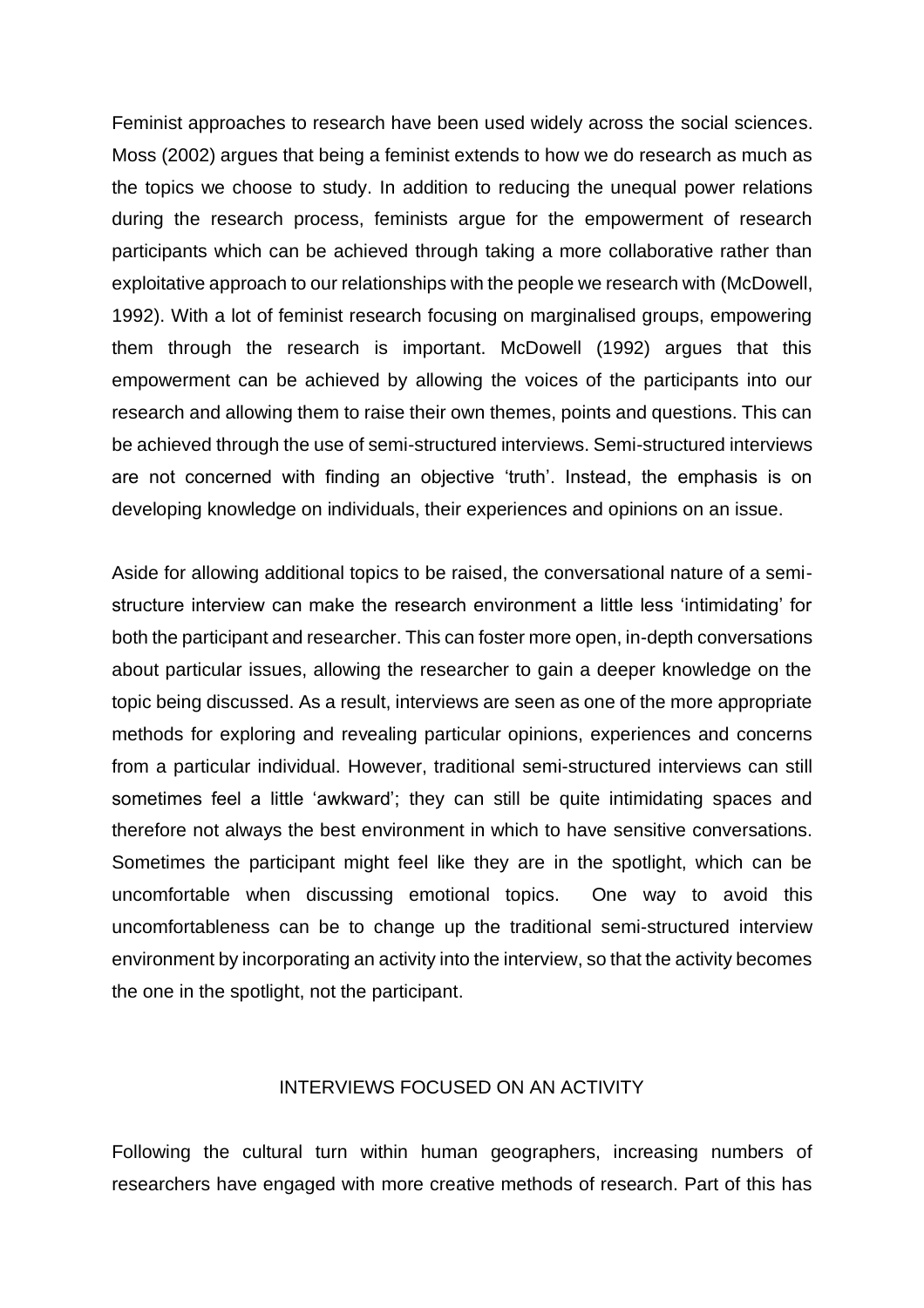included adapting and rethinking the traditional semi-structured interview. For instance, in a project concerned with student experiences with place in a city, Holton and Riley (2014) conducted walking interviews with their participants. This enabled them to see first-hand the students' experiences with place and resulted in a more indepth understanding of students' "dynamic relationships with place" (Holton and Riley, 2014:59). In a similar attempt to "open up different conversations around the notion of place", Truman and Springgay (2019: 527) conducted 'queer walks'. This involved walking through different places, with pop up lectures led by scholars, educators or artists offering different sometimes contrasting perspectives on each place.

These alternative methods allowed for spontaneous and speculative ideas, with participants able to take the conversations into areas outside of what the researcher had planned. However, some creative approaches have been successful by creating a more relaxing research atmosphere for participants, which fosters more open conversations. For instance, Dwyer et al (2019) worked on a creative embroidery project with a group of women, with the participants feeling increasingly comfortable when talking about sensitive issues relating to faith, migration and home. These conversations arose as they engaged in "embodied practices of creativity" (ibid: 133). In the same vein, Colls (2004) went on shopping trips with her participants, whilst exploring women's relationships with their bodies, in particular with their body size. This is often a sensitive subject for many individuals and could be quite difficult to talk about comfortably in a quiet room. However, many of the conversations happened openly during the shopping trip, with the activity opening up these conversations. As a result, Colls was able to talk about sensitive issues in a more relaxing way, which resulted in rich and interesting results. This is the approach I want to take with my research.

#### **MANICURES**

During the interviews, the women will be offered the option of receiving a manicure. This might involve myself providing the service; providing the tools for her to do her nails herself; or the woman declining this aspect of the interview. At face value, a manicure might seem like a strange, if not trivial thing to bring into a research environment. However, as this article will argue, offering manicures to homeless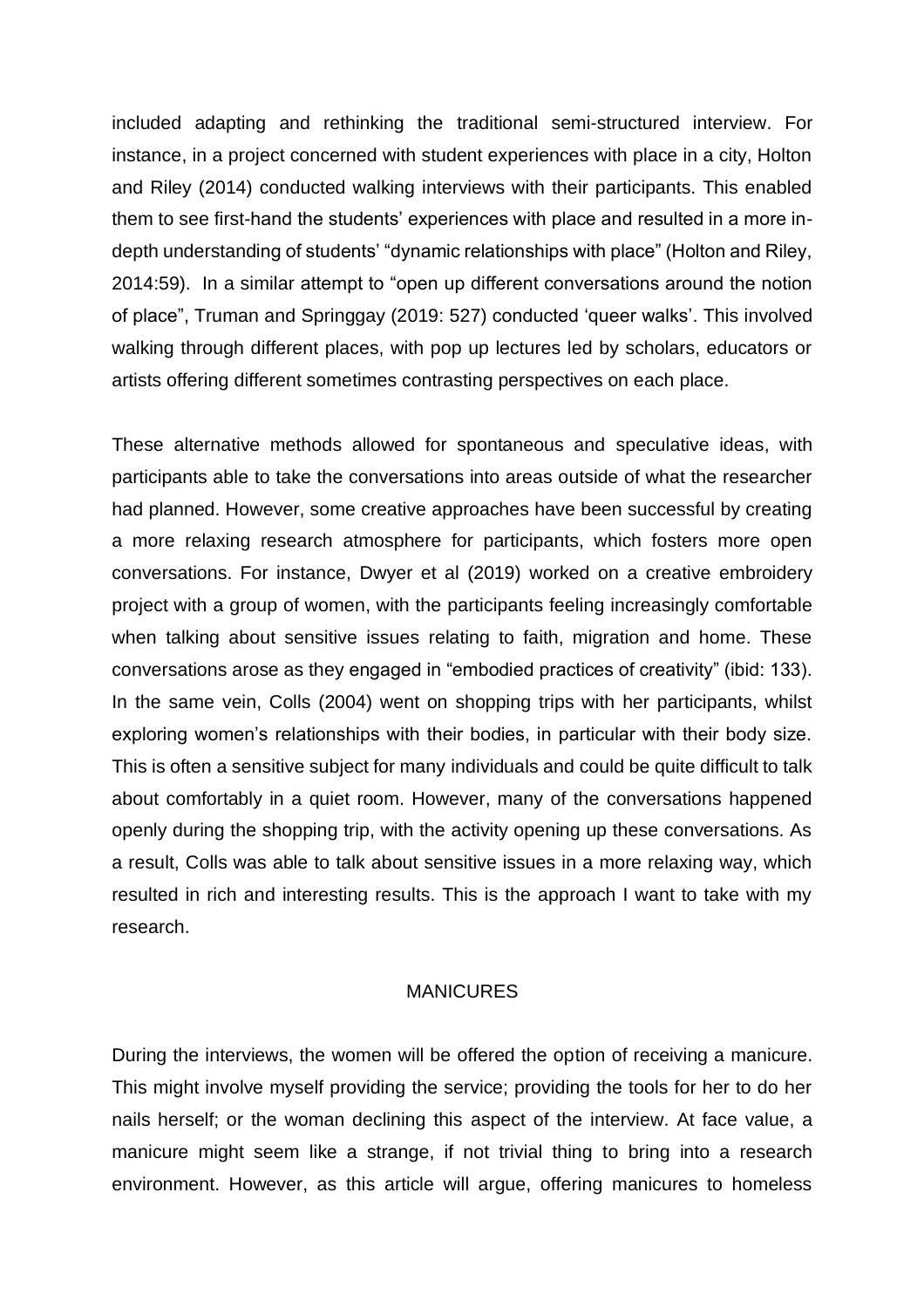women has the potential to not only benefit the participants themselves, but to enrich the research process itself and the findings which consequentially emerge.

Perhaps most importantly, the manicures will serve as an incentive or way of giving back to the participants. During an interview for my Masters thesis, a homeless woman proudly showed me her manicured nails. They were red, with little gems on the ring finger. She'd cut back on other areas of her finances in order to afford this luxury, but the way that these manicured nails made her feel about herself was worth it to her. She showed me photographs in her phone of previous manicures; a library of colourful nails, sometimes with elaborate nail art (the Christmas ones were a personal favourite). Additional conversations with other homeless women revealed to me that some homeless women do enjoy having their nails manicured as it enables them to retain a sense of identity and femininity. Some, like the woman I interviewed, got them done professionally, whilst others kept a couple of bottles of nail polish in their bags and painted their nails themselves. One woman told me the coloured polish also serves to hide the dirt under her nails, allowing the women some respite from the judgement of being visibly homeless and 'dirty'.

The manicures will also form part of the research process itself, creating a comfortable atmosphere and space for the women. As discussed in the examples above, embodied activities can create distinctive spaces where participants feel comfortable to share personal stories, especially those surrounding sensitive subjects (Dwyer et al, 2019). This might offer a gentler way of talking about topics such as body grooming, body image and bodily trauma- which might not come about as naturally in a formal interview environment. For instance, whilst talking about the desired shape of the nail, a conversation could open up about how the woman prefers her nails to look; how she feels when she has her nails manicured and how she feels when she does not. From personal experience I know it can be easier to talk about something sensitive when you can distract yourself through an activity, and whilst the women are not obligated to share anything they do not want to, providing a 'distraction' might help make it easier if they do decide to share a particular experience. This creative approach to an interview will also hopefully provide a space where the women can take the interview in unexpected directions; opening up conversations I might not have thought of or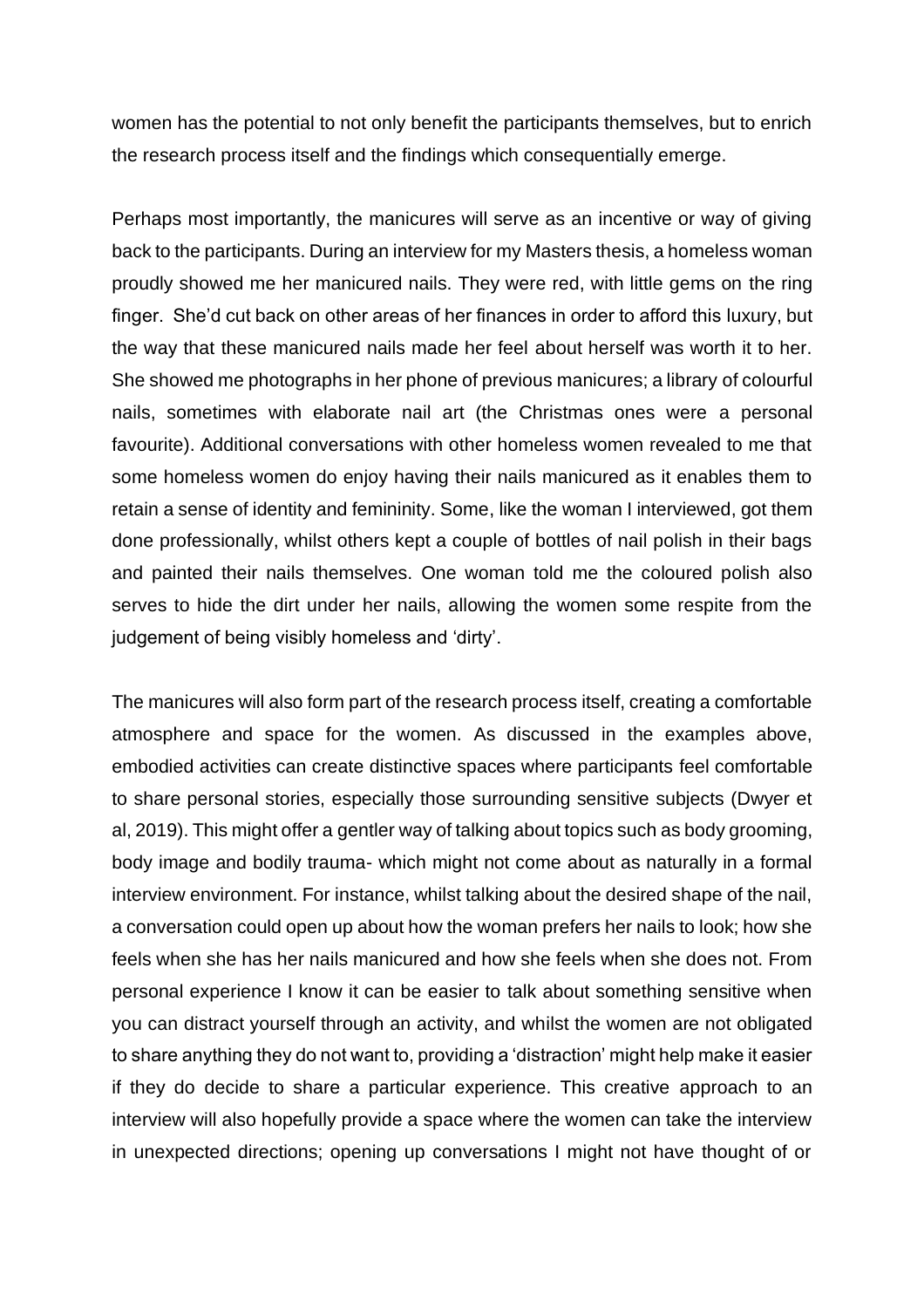raising points and issues important to them. This, I hope, will give them more power in the researcher/participant relationship.

Hence, I hope that the manicures will be a in some way, an empowering experience for the women. As discussed earlier, this empowerment is an essential principal of feminist research. This empowerment is even more important when working with vulnerable, marginalised groups who often face oppression in their everyday lives. Ultimately, the women have the option of receiving a manicure or not; the choice over how they receive the manicure; and the opportunity to make decisions over the colour and shape of the nails. For a group who often lack control over their bodies and what happens to their bodies, offering a manicure provides them the opportunity to have some agency over how a part of their body is treated and appears. This, I hope, will enable them to feel a sense of empowerment over their bodies. Whilst a manicure might seem like a small gesture, it is one I believe will be meaningful to the women who choose to receive them.

# CHALLENGES AND POTENTIAL PROBLEMS

Whilst this approach offers up lots of exciting possibilities, there are also some new problems which might arise. For instance, many homeless women have not only experienced trauma, but trauma relating to the violation of their bodily boundaries. As a result, being touched is something they may find really uncomfortable, and a manicure with washing, massaging, filing and painting would be beyond their boundary of what they feel comfortable with.

Alternatively, it is important to note that just like the housed population, homeless women are not one homogenous group. There are likely to be many homeless women who do not like having their nails painted. Some homeless women reject traditional notions of femininity entirely, and their voices are just as valued as those who adhere to these ideas. Hence, it is important to ensure these women are not only not forced into doing something they do not want, but that the optional manicure aspect of the research method does not deter them from participating in the project altogether.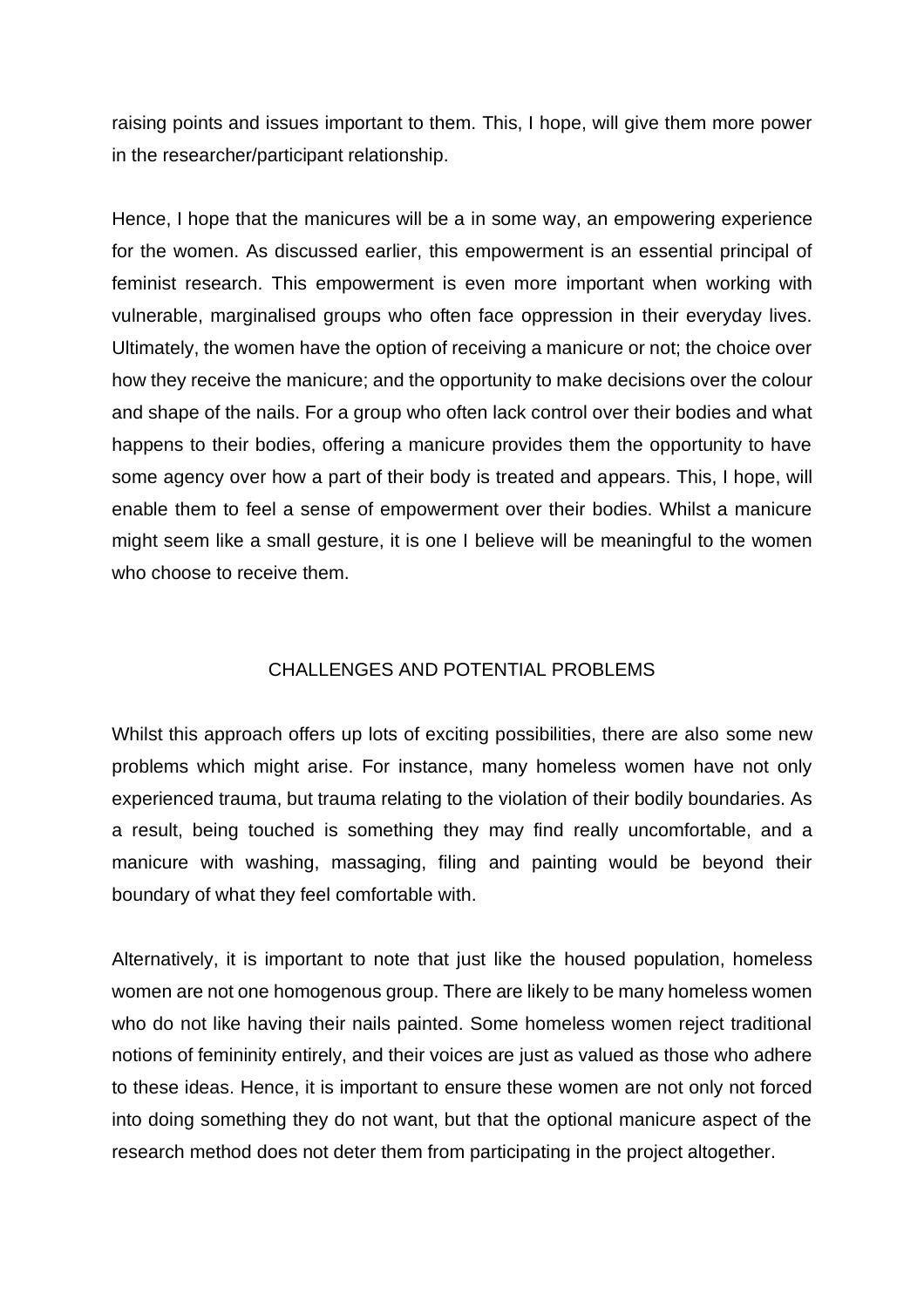There is also the risk that the offering of manicures might be seen as bribery or enticement. However, many projects offer participants a reward (often in the form of money or a voucher) in exchange for their participation. Offering financial incentives to people experiencing homelessness would be inappropriate as it would breach the rules of the service who are hosting my research. In previous projects working with people experiencing homelessness, the 'reward' has been a free hot meal provided by the service. In this sense then, the manicures are no more inappropriate than a hot meal.

Following some of the principals for good ethical practice outlined by feminist researchers will hopefully help negotiate these issues. Whilst there is not the space to cover the extensive discussions surrounding what constitutes 'good feminist research' Moss (2002) outlines that good feminist research pays attention to issues surrounding power, knowledge and the context in which research is conducted (Moss, 2002). This involves ensuring the participants feel empowered and feel able to withdraw will ensure that they do not feel pressured into doing something they are uncomfortable with. It also includes making sure that women who are not interested in receiving the manicures are still sought after during the recruitment stage in order to capture a wide range of homeless knowledges and experiences. Finally, it also means setting up a research environment where the women are clear that their participation or nonparticipation will have no impact on their access to homeless services; where they are confident that their data will be kept anonymous; and where they feel comfortable throughout the process (and adapting accordingly if this changes).

# **CONCLUSIONS**

Semi-structured interviews are a good method for conducting reflexive, ethical and feminist research. However, the cultural turn has provided opportunities for geographers to engage and experiment with creative methods, which can be less intrusive and more relaxing for participants*.* Sometimes, an interview can be too intense and can make the individual feel uncomfortable about talking through certain topics*.* Hence, using methods which enable the focus to shift off the participant and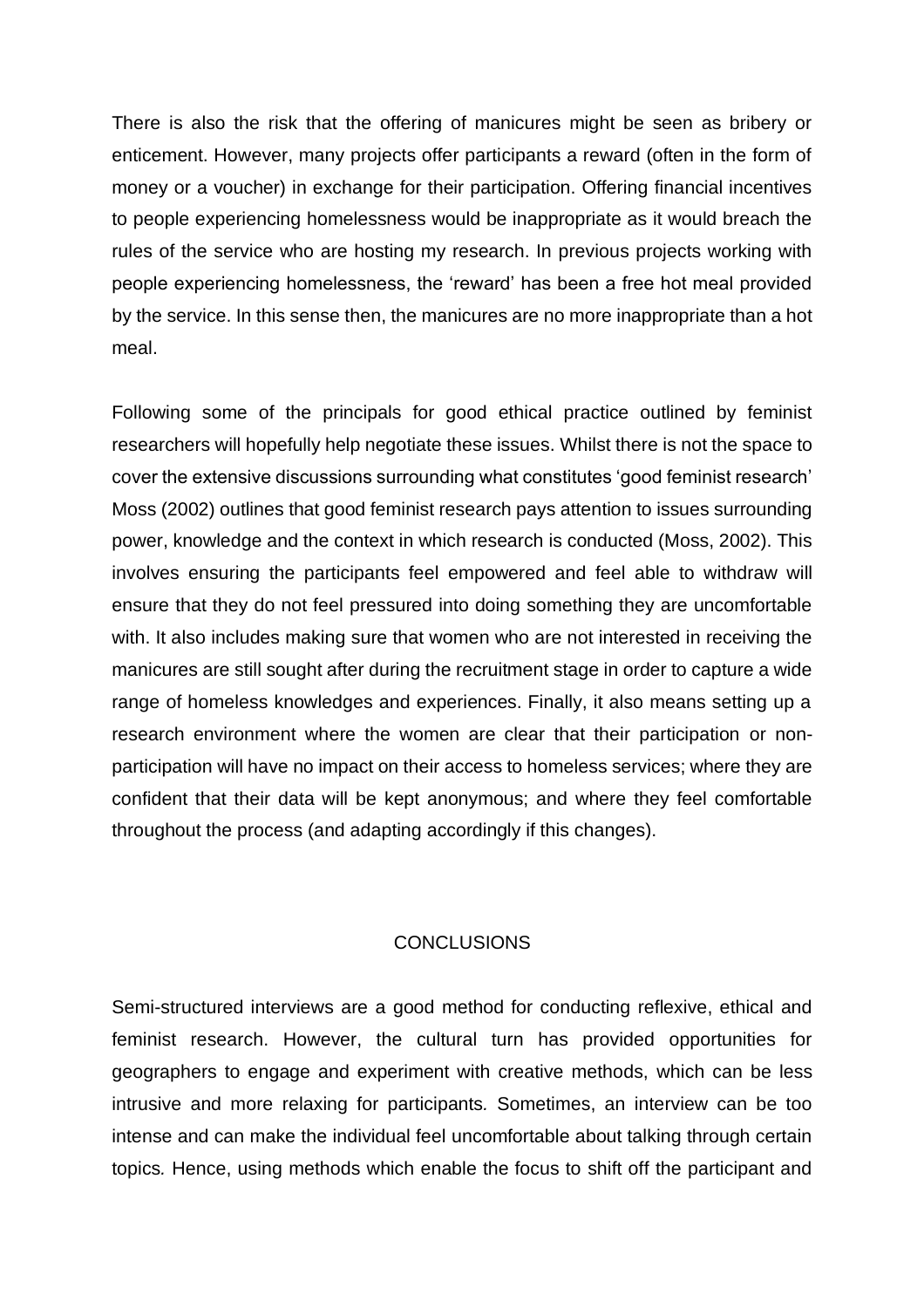onto the activity, might make it easier for the participant to share their experiences without the pressure of a formal interview situation*.* This can be useful when working with vulnerable groups, such as those experiencing homelessness, who often require particular methodological and ethical considerations (Valentine et al, 2001).

There are multiple challenges associated with incorporating manicures into the interview process, especially when working with a group who might have previously experienced bodily trauma. However, these can be negotiated with good ethical practice, following some of the guidelines set out by feminist researchers such as ensuring participants feel comfortable enough to withdraw from the research and feel as though they have some degree of control over where the interview goes. Getting creative with the ways in which these interviews are approached can yield interesting results and I am excited to see what the results of incorporating manicures into methodology could be.

### **REFERENCES**

Bekrum, A.V. and Oudshoorn, A. (2015) *Best Practice Guideline for Ending Women's and Girl's Homelessness,* Available at [https://www.abeoudshoorn.com/wp-content/uploads/2015/08/Best-](https://www.abeoudshoorn.com/wp-content/uploads/2015/08/Best-Practice-Guideline-for-Ending-Womens-and-Girls-Homelessness.pdf)[Practice-Guideline-for-Ending-Womens-and-Girls-Homelessness.pdf](https://www.abeoudshoorn.com/wp-content/uploads/2015/08/Best-Practice-Guideline-for-Ending-Womens-and-Girls-Homelessness.pdf) (Accessed: 23 June 2020)

Cloke, P., May, J. and Johnsen, S. (2010) *Swept Up Lives? Re-envisioning the Homeless City*, Chichester: Wiley-Blackwell

Colls, R. (2006) 'Outsize/Outside: Bodily bignesses and the emotional experiences of British women shopping for clothes', *Gender, Place and Culture*, 13(5), pp.529-545

Dwyer, C., Beinart, K. and Ahmed, N. (2019) 'My Life is but a weaving: embroidering geographies of faith and place', *cultural geographies*, *26*(1), pp.133-140

Holton, M. and Riley, M. (2014) 'Talking on the move: place-based interviewing with undergraduate students', *Area*, *46*(1), pp.59-65

Johnsen, S., May, J. and Cloke, P. (2008) 'Imag (in) ing 'homeless places': using auto‐photography to (re) examine the geographies of homelessness', *Area*, *40*(2), pp.194-207

Moss, P. (2002) 'Taking on, thinking about, and doing feminist research in geography', *Feminist geography in practice: Research and methods*, pp.1-17

National Health Care for the Homeless Council (2018) *Suicide and Homelessness Data Trends in Suicide and Mental Health Among Homeless Populations*, Available at: https://www.nhchc.org/wpcontent/uploads/2018/05/suicide-fact-sheet.pdf (Accessed 23 June 2020)

Sanders, B. & Albanese, F. (2016) *"It's no life at all": Rough sleepers' experiences of violence and abuse on the streets of England and Wales*, London: Crisis